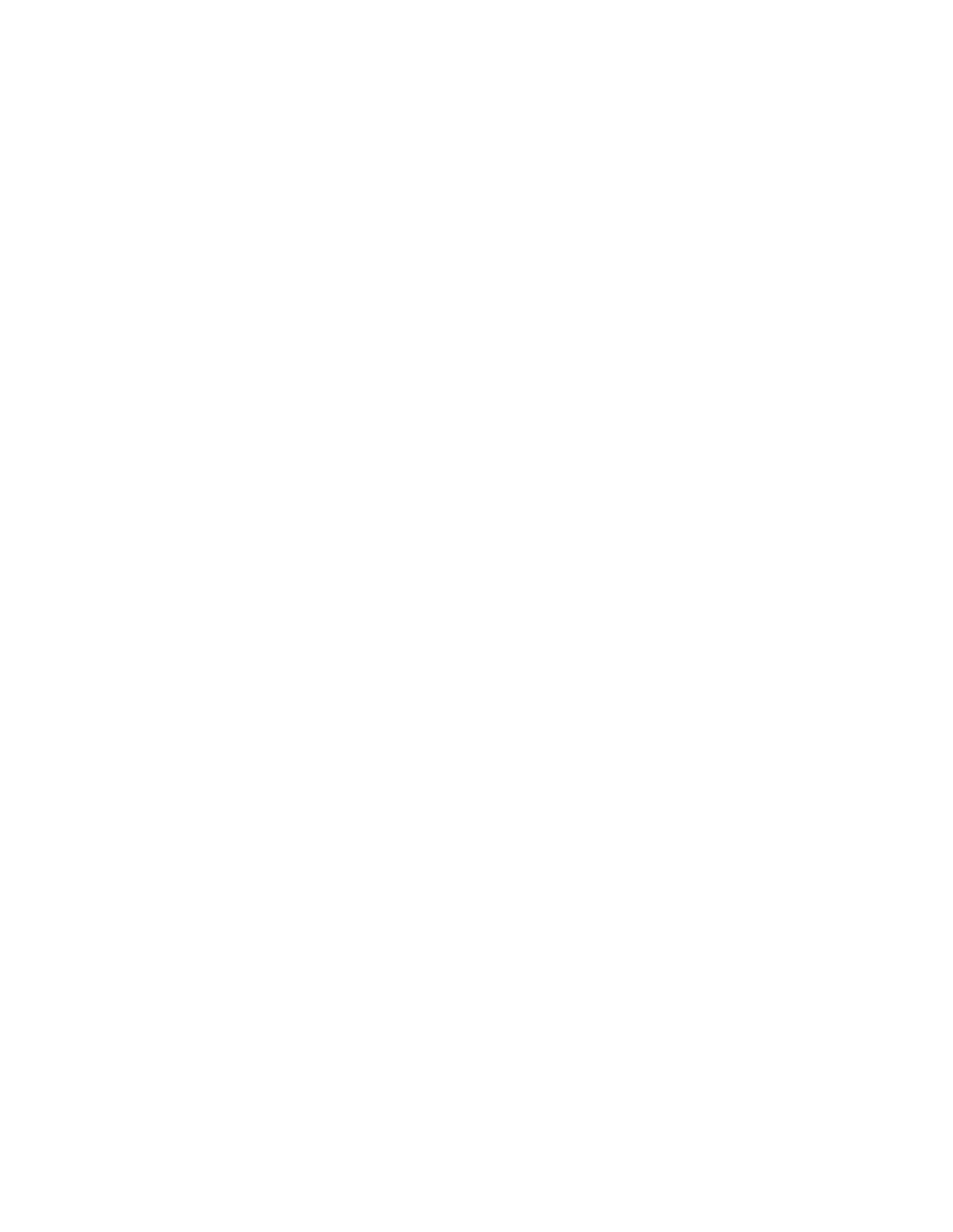# **Table of Contents**

| Ī.  |                                              |                |
|-----|----------------------------------------------|----------------|
|     | A.                                           |                |
|     |                                              |                |
|     | Boundaries of the District<br>i.             |                |
|     |                                              |                |
|     |                                              |                |
|     | Improvements<br>i.                           | $\overline{2}$ |
|     | ii.<br>Services                              | $\overline{2}$ |
| П.  | COMPUTATION OF THE SPECIAL TAX REQUIREMENT 4 |                |
|     |                                              |                |
|     |                                              |                |
|     |                                              |                |
|     |                                              |                |
|     |                                              |                |
| Ш.  |                                              |                |
|     | А.                                           |                |
|     |                                              |                |
|     | Developed and Undeveloped Property           | $\overline{7}$ |
|     | ii.<br>Exemptions                            | $\overline{7}$ |
|     | iii.<br>Method of Apportionment              | 8              |
| IV. |                                              |                |
|     |                                              |                |
|     |                                              |                |
|     | <b>TABLES</b>                                |                |
|     |                                              |                |

#### **MAPS**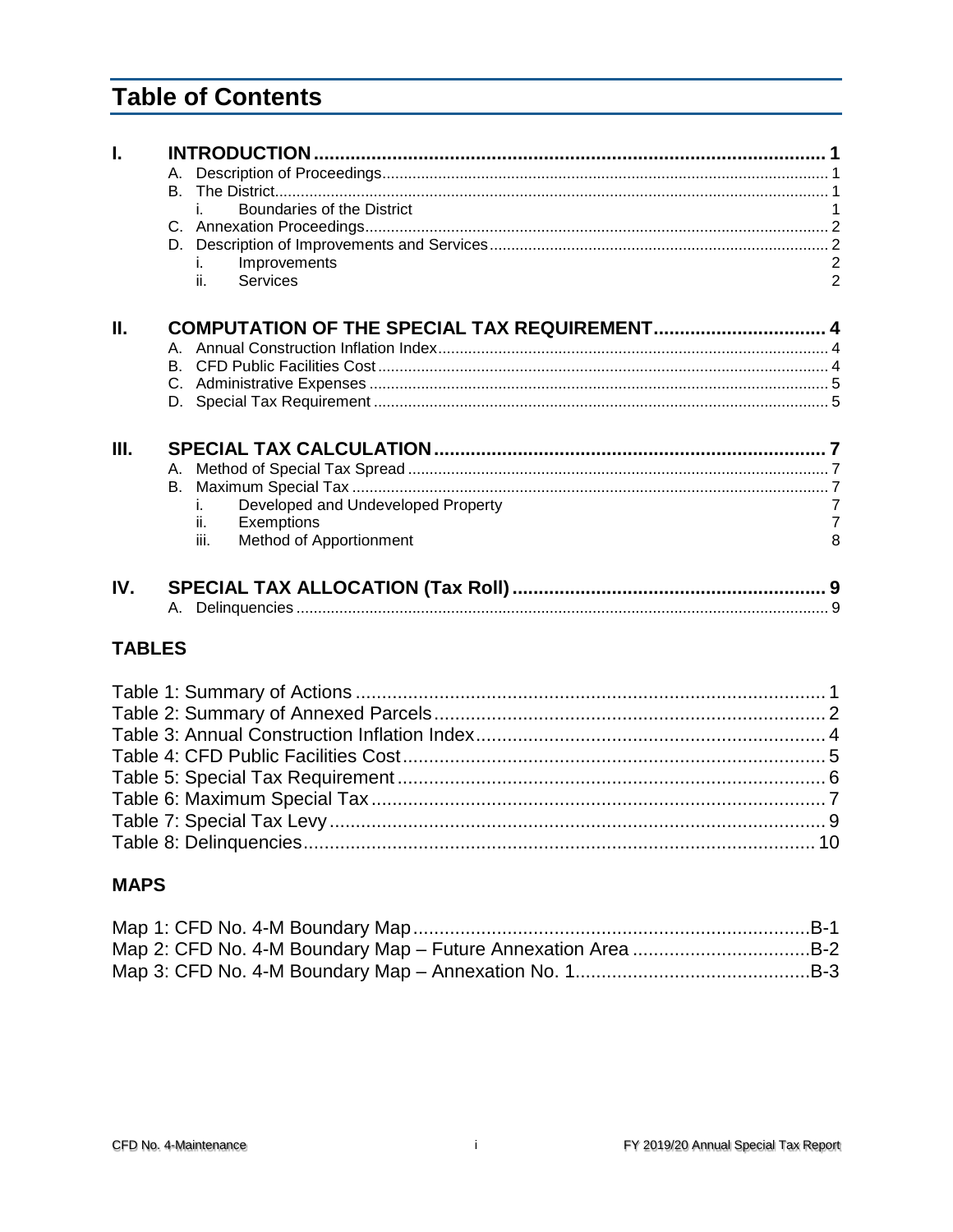## **List of Participants**

#### **Community Facilities District No. 4-Maintenance**

Michael L. Wolfe, P.E.<br>
Public Works Director/City Engineer<br>
Best Best & Krieger LLP Public Works Director/City Engineer 14177 Frederick Street **655 West Broadway**, 15<sup>th</sup> Floor P.O. Box 88005 San Diego, CA 92101 Moreno Valley, CA 92552-0805 619.525.1337 951.413.3100 [warren.diven@bbklaw.com](mailto:warren.diven@bbklaw.com) [michaelw@moval.org](mailto:richardt@moval.org)

Candace E. Cassel **Special Tax Consultant** Special Districts Division Manager 14177 Frederick Street **Harris & Associates** P.O. Box 88005 22 Executive Park, Suite 200 Moreno Valley, CA 92552-0805 **Irvine, CA 92614** 951.413.3480 949.655.3900 [candacec@moval.org](mailto:candacec@moval.org) www.weareharris.com

#### **City Contacts Special Counsel**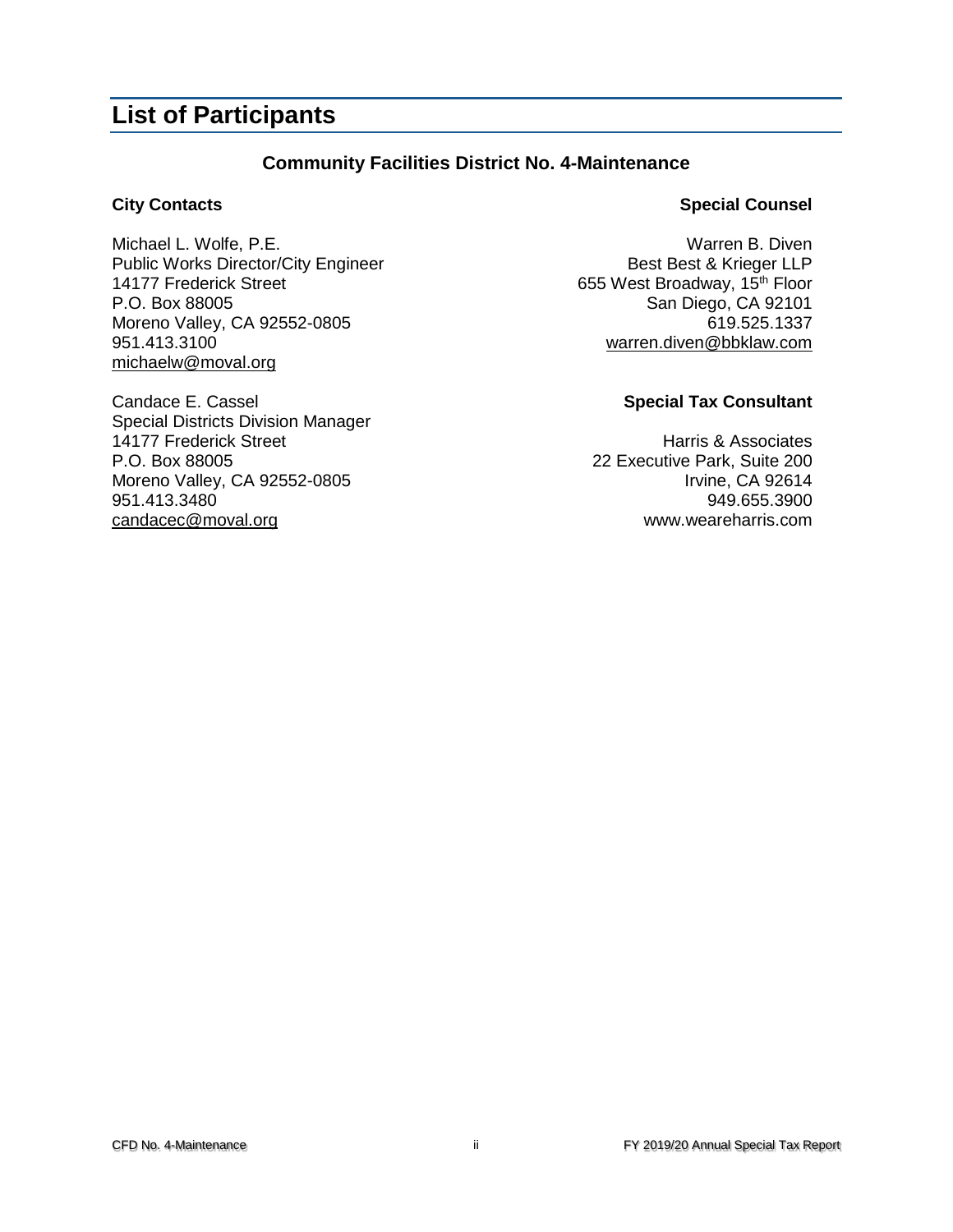# <span id="page-4-0"></span>**I. INTRODUCTION**

#### **A. DESCRIPTION OF PROCEEDINGS**

<span id="page-4-1"></span>The City Council of the City of Moreno Valley ("City Council"), pursuant to the provisions of the Mello-Roos Community Facilities Act of 1982, being Chapter 2.5, Part 1, Division 2 of Title 5 of the Government Code of the State of California ("Act"), established Community Facilities District No. 4-Maintenance ("CFD No. 4-M" or "District"). At the request of the property owners, CFD No. 4-M was formed to fund the annual maintenance costs of certain stormwater and detention basin improvements ("Upstream Improvements"), as further defined in Section D, required to be installed as part of the development of the Centerpointe Business Park development and adjoining properties. These costs include direct costs, indirect costs, and administration costs. Only properties where the qualified electors approved the special tax through a special election shall have the special tax placed on the annual property tax roll or receive a direct bill. Listed below is a summary of the actions taken in the formation of the District.

<span id="page-4-4"></span>

| <b>Document</b>                                                  | <b>Number</b> | <b>Date</b>        |  |
|------------------------------------------------------------------|---------------|--------------------|--|
| Resolution Approving a Maintenance Agreement                     | 2005-83       | September 13, 2005 |  |
| for the stormwater and detention basin improvements              |               |                    |  |
| <b>Resolution Approving Boundary Map</b>                         | 2005-84       | September 13, 2005 |  |
| Resolution of Intention to Establish the District                | 2005-85       | September 13, 2005 |  |
| Resolution Adopting Boundaries of Territory Proposed             | 2005-86       | September 13, 2005 |  |
| to be Annexed in the Future                                      |               |                    |  |
| Resolution of Intention to Annex Territory in the Future         | 2005-87       | September 13, 2005 |  |
| Resolution of Formation to Establish the District                | 2005-97       | October 25, 2005   |  |
| Resolution Declaring the Results of the Special Election         | 2005-98       | October 25, 2005   |  |
| Ordinance Authorizing the Levy of Special Tax within CFD No. 4-M | 697           | November 8, 2005   |  |
| <b>Resolution Authorizing Future Annexations</b>                 | 2005-108      | November 8, 2005   |  |

#### **Table 1: Summary of Actions**

### **B. THE DISTRICT**

<span id="page-4-3"></span><span id="page-4-2"></span>The District was formed by the City of Moreno Valley ("City") to fund the maintenance of the Upstream Improvements.

#### **i. BOUNDARIES OF THE DISTRICT**

The District is located in the City and generally bounded on the north by Alessandro Boulevard, on the west by Frederick Street, on the south by Cactus Avenue, and on the east by Heacock Street. The boundary map of the District was filed in the Office of the County Recorder of the County of Riverside, as Instrument No. 2005-0785279, on Page 18 of Book 64 in the Book of Maps of Assessments and Community Facilities Districts.

Upon formation of the District, a boundary for a future annexation area was created. This boundary includes those properties that will benefit from the maintenance of the Upstream Improvements after their development is constructed. The future annexation area boundary map was filed in the Office of the County Recorder of the County of Riverside, as Instrument No. 2005-0785280, on Page 19 in Book 64 in the Book of Maps of Assessments and Community Facilities Districts. Copies of the boundary map and the future annexation area boundary map are included in Appendix B of this report.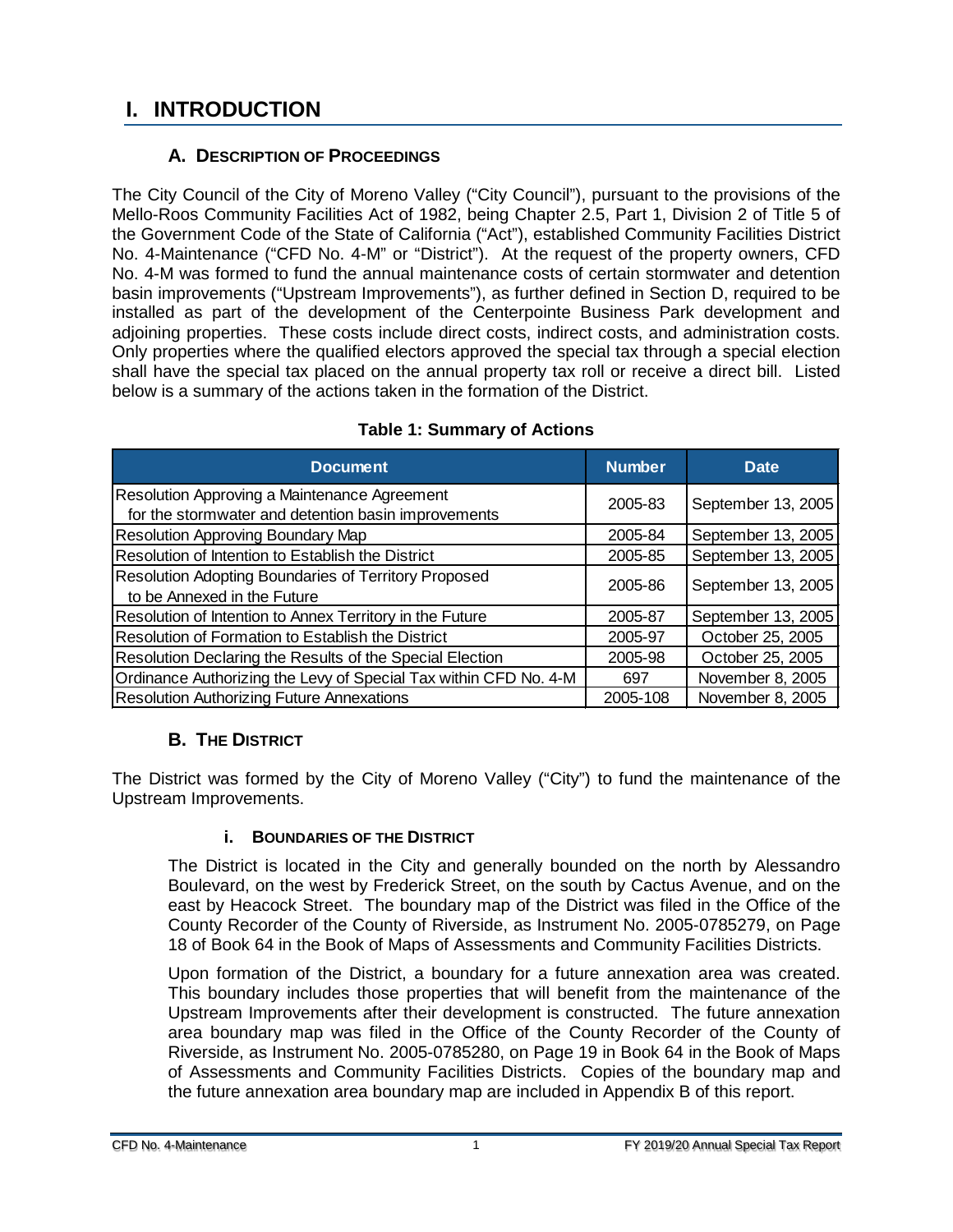#### **C. ANNEXATION PROCEEDINGS**

<span id="page-5-0"></span>Annexation proceedings were conducted on May 27, 2008 for Annexation No. 1. The City Council approved Resolution 2008-56 confirming the results of the special election for the annexation. The boundary map for Annexation No. 1 was filed in the Office of the County Recorder of the County of Riverside on May 29, 2008, as Instrument No. 2008-0289751, on Page 21 of Book 73 in the Book of Maps of Assessments and Community Facilities Districts. A copy of the Annexation No. 1 boundary map is included in Appendix B of this report. Table 2 identifies the annexed parcels.

<span id="page-5-4"></span>

| <b>Assessor's Parcel Number (APN)</b>                                                             | <b>Annexation Number</b> | <b>Date of Annexation</b> |  |  |
|---------------------------------------------------------------------------------------------------|--------------------------|---------------------------|--|--|
| 297-170-004                                                                                       |                          | May 27, 2008              |  |  |
| 297-170-005 <sup>(1)</sup>                                                                        |                          | May 27, 2008              |  |  |
| 297-170-027 <sup>(2)</sup>                                                                        |                          | May 27, 2008              |  |  |
| 297-170-075 <sup>(3)</sup>                                                                        |                          | May 27, 2008              |  |  |
| 297-170-076 (3)                                                                                   |                          | May 27, 2008              |  |  |
| $^{(1)}$ APNs 297-170-005 and 297-170-066 merged to form 297-170-082 then turned into 297-170-089 |                          |                           |  |  |
| $^{(2)}$ APN 297-170-027 turned into 297-170-086                                                  |                          |                           |  |  |
| $^{(3)}$ APNs 297-170-075, 297-170-076, and 297-170-067 merged to form 297-170-087                |                          |                           |  |  |

While APN 297-170-027 was included in the boundaries of the future annexation area for the District and was subsequently annexed as part of Annexation No. 1, it was later determined that the parcel does not drain into the Upstream Improvements. The City's Land Development Division confirmed APN 297-170-027 does not receive any benefit from the improvements in an email dated June 12, 2008. Hence, the special tax is not levied on the property tax roll.

#### **D. DESCRIPTION OF IMPROVEMENTS AND SERVICES**

<span id="page-5-1"></span>The Centerpointe Business Park development adjoins the Heacock Street and Cactus Avenue Channels, which are publicly maintained facilities. Neither channel has the hydraulic capacity nor the size to accept post-construction runoff from the Centerpointe Business Park development or the adjoining upstream properties. To mitigate the post-construction stormwater impacts and provide sufficient future sizing and hydraulic drainage capacity, construction of the Upstream Improvements (i.e. additional stormwater and detention basin improvements) were constructed to adjoin the existing Heacock Street and Cactus Avenue Channels ("Downstream Improvements"). CFD No. 4-M funds the direct and indirect costs associated with the maintenance of the Upstream Improvements.

#### **i. IMPROVEMENTS**

<span id="page-5-2"></span>The improvements to be maintained include, but are not limited to storm drains, approximately 1,511 linear feet of bleeder lines, two detention basins comprised of approximately 234,529 square feet located on Lots A and B of Parcel Map 32326, additional inlet structures, outlet structures, outflow storm drain pipes, manholes, junction structures, perimeter fencing, access gates, and spillways.

#### **ii. SERVICES**

<span id="page-5-3"></span>On September 13, 2005, the City entered into a maintenance agreement with the Centerpointe Business Park Property Owners Association ("Association") and CFD No.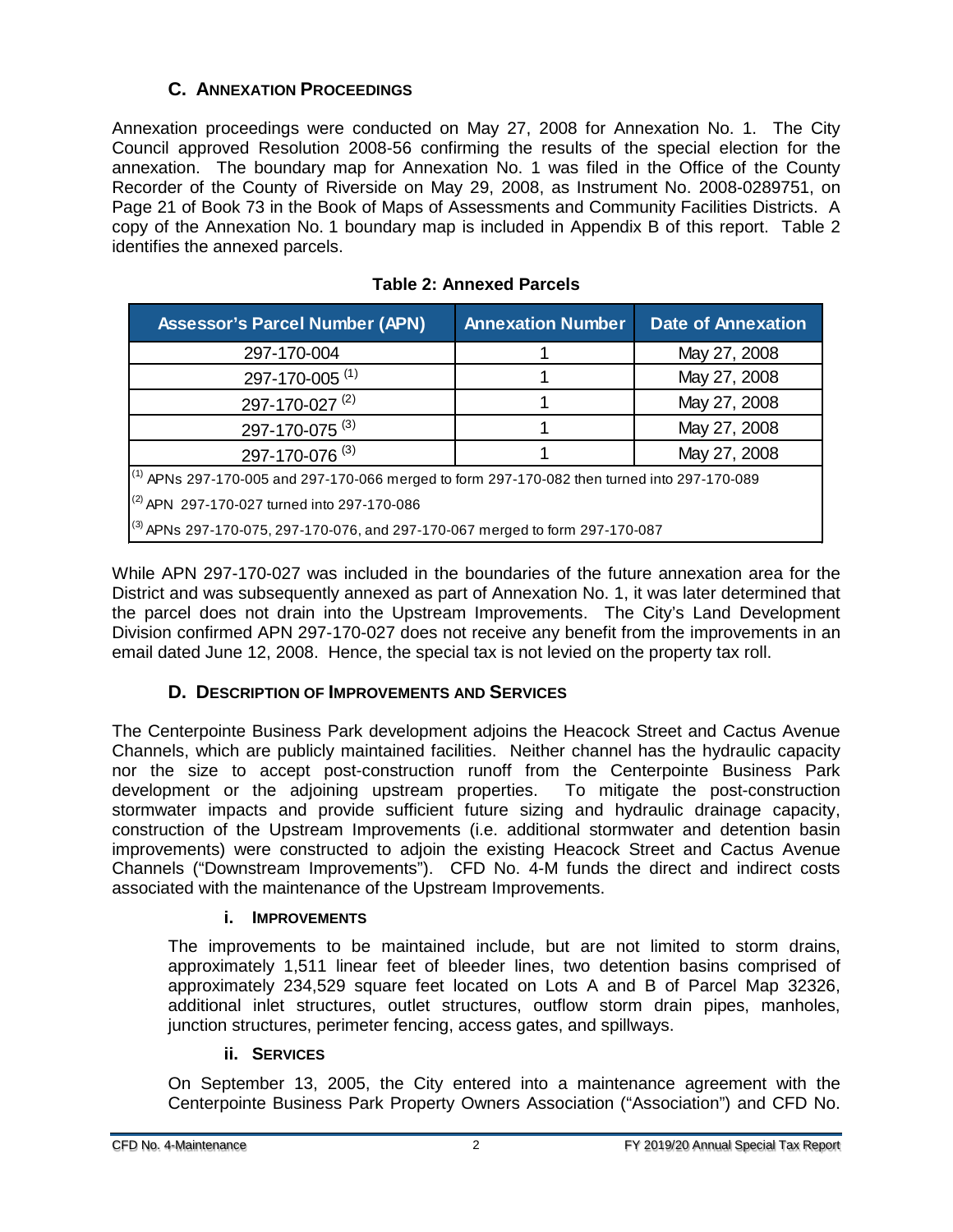4-M by Resolution to perform the maintenance and operation of the Upstream Improvements on behalf of the Association for a term of thirty (30) years, with subsequent renewable 30-year terms. The maintenance service tasks and schedule are included herein as Appendix A.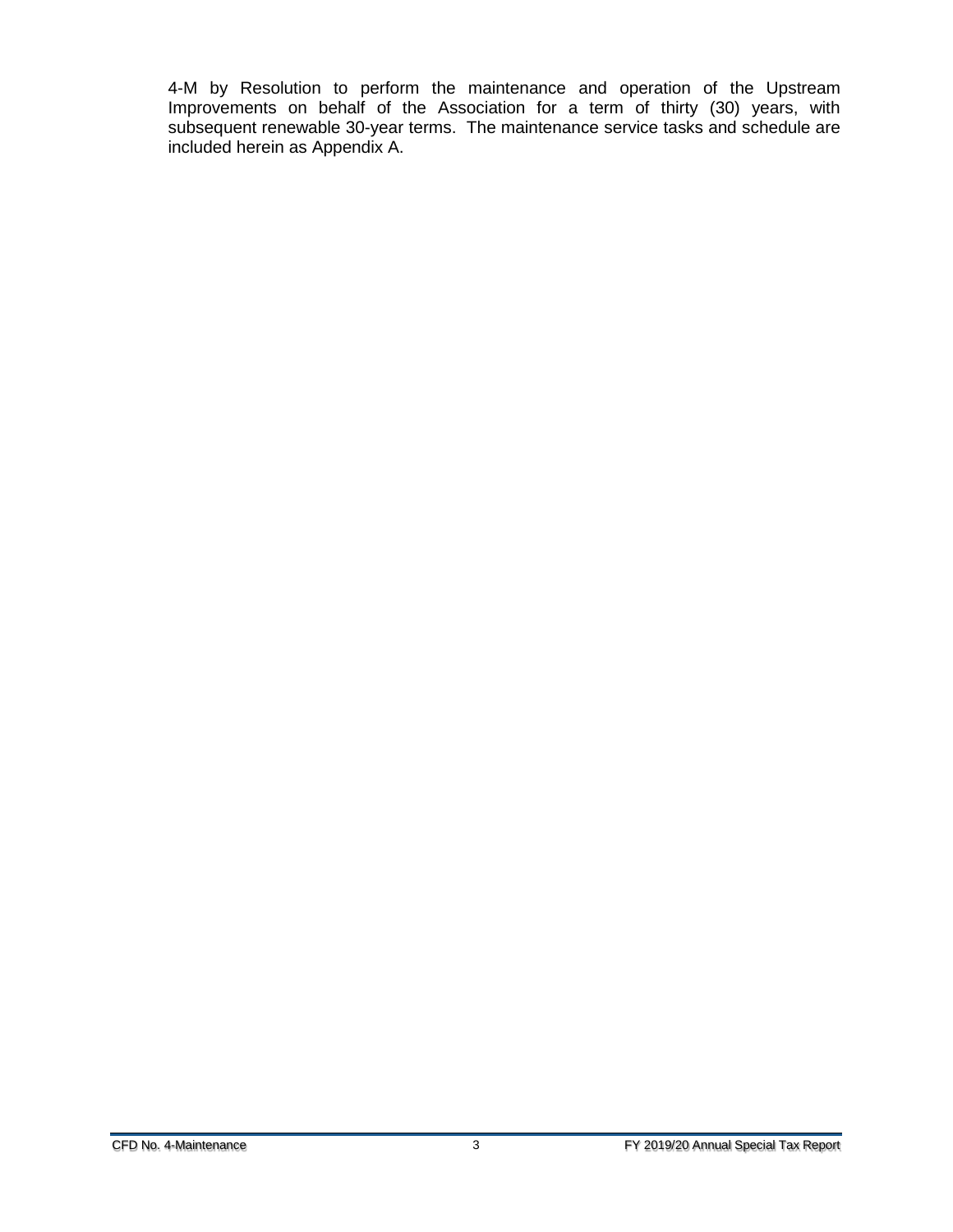# <span id="page-7-0"></span>**II. COMPUTATION OF THE SPECIAL TAX REQUIREMENT**

The special tax is calculated based on a per square foot of land area basis and levied on the property tax roll of taxable parcels within the District to fund costs attributable to the Upstream Improvements. The annual special tax requirement shall be equal to the amount necessary to pay the CFD Public Facilities Cost and Administrative Expenses, as defined in the Rate and Method of Apportionment (RMA). Reasonably anticipated delinquencies from the previous fiscal year (FY) will also be taken into account when calculating the special tax requirement.

#### **A. ANNUAL CONSTRUCTION INFLATION INDEX**

<span id="page-7-1"></span>As noted in the following sections of this report, an annual inflation adjustment, as previously approved by the qualified electors, may be applied each FY to the CFD Public Facilities Cost and the Maximum Special Tax. The maximum annual inflation adjustment is based on the Engineering News-Record Building Cost Index (BCI) for the City of Los Angeles, CA, measured as of the end of the calendar year. The following table provides a history of the applied adjustment.

<span id="page-7-3"></span>

| <b>Fiscal Year</b>                                                                                                                                            | <b>Applied BCI</b><br><b>Adjustment</b> |  |  |
|---------------------------------------------------------------------------------------------------------------------------------------------------------------|-----------------------------------------|--|--|
| 2006/07                                                                                                                                                       | base year                               |  |  |
| 2007/08                                                                                                                                                       | 6.910%                                  |  |  |
| 2008/09                                                                                                                                                       | 1.570%                                  |  |  |
| 2009/10                                                                                                                                                       | 6.610%                                  |  |  |
| 2010/11                                                                                                                                                       | $0.000\%$                               |  |  |
| 2011/12                                                                                                                                                       | 5.260%                                  |  |  |
| 2012/13                                                                                                                                                       | 1.580%                                  |  |  |
| 2013/14                                                                                                                                                       | 2.050%                                  |  |  |
| 2014/15                                                                                                                                                       | 0.850%                                  |  |  |
| $2015/16$ <sup>(1)</sup>                                                                                                                                      | 2.454%                                  |  |  |
| 2016/17                                                                                                                                                       | 2.080%                                  |  |  |
| 2017/18                                                                                                                                                       | 4.128%                                  |  |  |
| 2018/19                                                                                                                                                       | 3.355%                                  |  |  |
| 2019/20                                                                                                                                                       | 1.213%                                  |  |  |
| <sup>(1)</sup> Engineering News Record (ENR), the supplier of the Building Cost Index,<br>had a typo for December 2014 resulting in an adjustment for 2015/16 |                                         |  |  |

#### **Table 3: Annual Construction Inflation Index**

### **B. CFD PUBLIC FACILITIES COST**

<span id="page-7-2"></span>The District shall provide contracted maintenance and operation services in accordance with the maintenance service schedule described in Appendix A. Additional services attributable to the maintenance and operation of the Upstream Improvements may require work components provided by outside agencies, including but not limited to the Riverside County Flood Control and Water Conservation District and Eastern Municipal Water District. For FY 2006/07, the CFD Public Facilities Cost was estimated at \$35,000. Per the RMA, the CFD Public Facilities Costs shall be increased each FY thereafter based on the Annual Construction Inflation Index (Table 3). The following table provides the history of the annual escalation to the CFD Public Facilities Cost.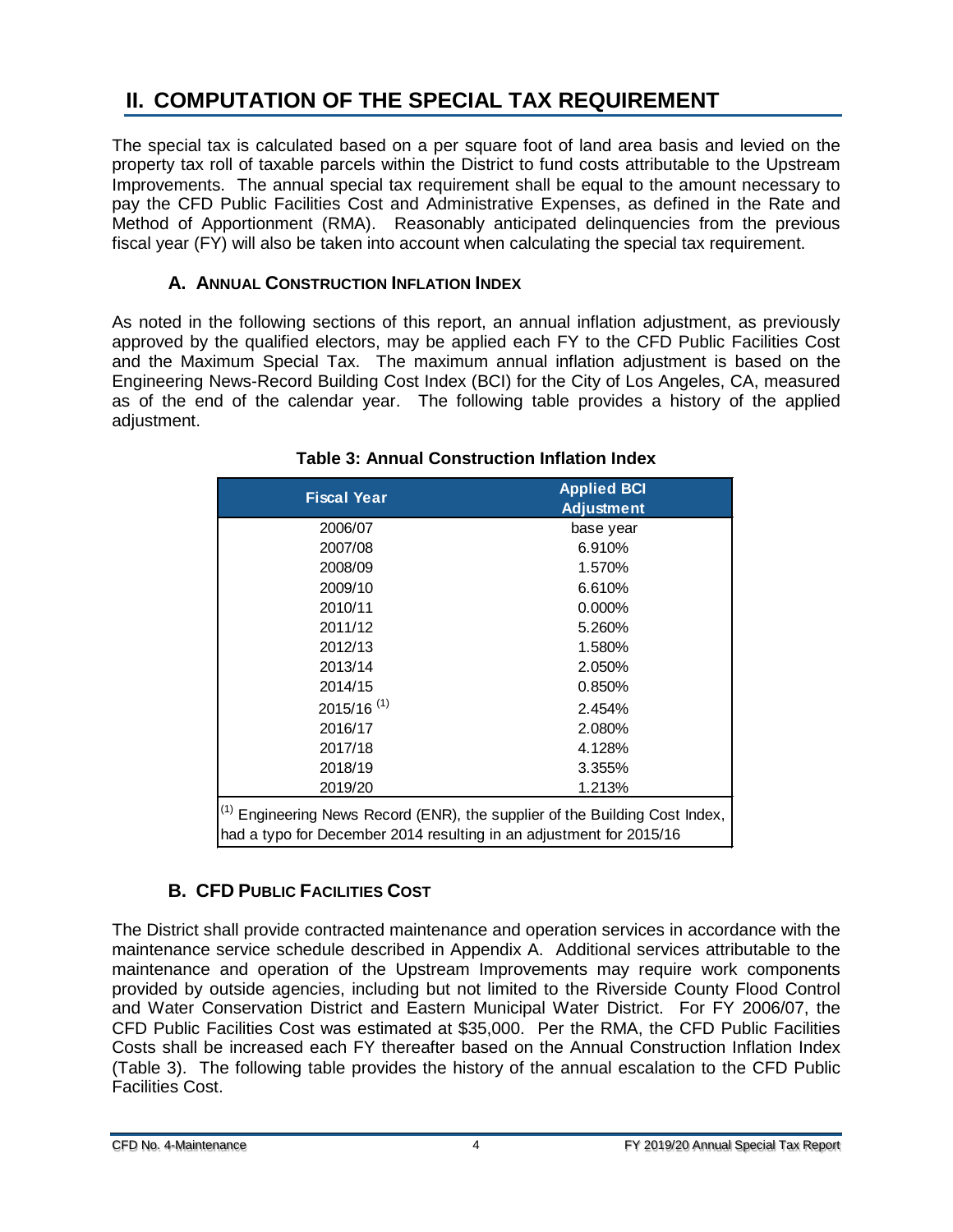<span id="page-8-2"></span>

| <b>Fiscal Year</b>                                                                                                                                            | <b>CFD Public Facilities Cost</b> |  |
|---------------------------------------------------------------------------------------------------------------------------------------------------------------|-----------------------------------|--|
| 2006/07                                                                                                                                                       | \$35,000.00                       |  |
| 2007/08                                                                                                                                                       | 37,418.50                         |  |
| 2008/09                                                                                                                                                       | 38,005.97                         |  |
| 2009/10                                                                                                                                                       | 40,518.17                         |  |
| 2010/11                                                                                                                                                       | 40,518.17                         |  |
| 2011/12                                                                                                                                                       | 42,649.42                         |  |
| 2012/13                                                                                                                                                       | 43,323.28                         |  |
| 2013/14                                                                                                                                                       | 44,211.41                         |  |
| 2014/15                                                                                                                                                       | 44,587.21                         |  |
| $2015/16$ <sup>(1)</sup>                                                                                                                                      | 45,681.38                         |  |
| 2016/17                                                                                                                                                       | 46,631.55                         |  |
| 2017/18                                                                                                                                                       | 48,556.50                         |  |
| 2018/19                                                                                                                                                       | 50,185.57                         |  |
| 2019/20                                                                                                                                                       | 50,794.32                         |  |
| <sup>(1)</sup> Engineering News Record (ENR), the supplier of the Building Cost Index,<br>had a typo for December 2014 resulting in an adjustment for 2015/16 |                                   |  |

#### **Table 4: CFD Public Facilities Cost**

#### **C. ADMINISTRATIVE EXPENSES**

<span id="page-8-0"></span>Administrative expenses are those directly related to the administration of CFD No. 4-M and are included in Table 5 of this report. These expenses relate to the cost of preparing the annual special tax report and the special tax installment information either to be direct billed or submitted to the Riverside County Auditor-Controller for collection on the property tax roll. Costs may also include the City's expense in responding to public inquiries and coordinating the consultants, accountants, auditors, attorneys, and other administrative contractors, as well as administrative services and project management provided by the City staff in monitoring special tax installments and related laws. Additional expenses include, but are not limited to, the costs of the City's general administrative services overhead for personnel support, building rental and maintenance, insurance, City Council support, City Manager support, purchasing, and communications. Monitoring delinquencies is also included as part of this scope of work.

#### **D. SPECIAL TAX REQUIREMENT**

<span id="page-8-1"></span>Pursuant to the RMA, the annual special tax requirement shall be equal to the amount required to pay the CFD Public Facilities Costs, Administrative Expenses, and anticipated delinquencies. The following table is the computation of the FY 2019/20 special tax requirement for the District.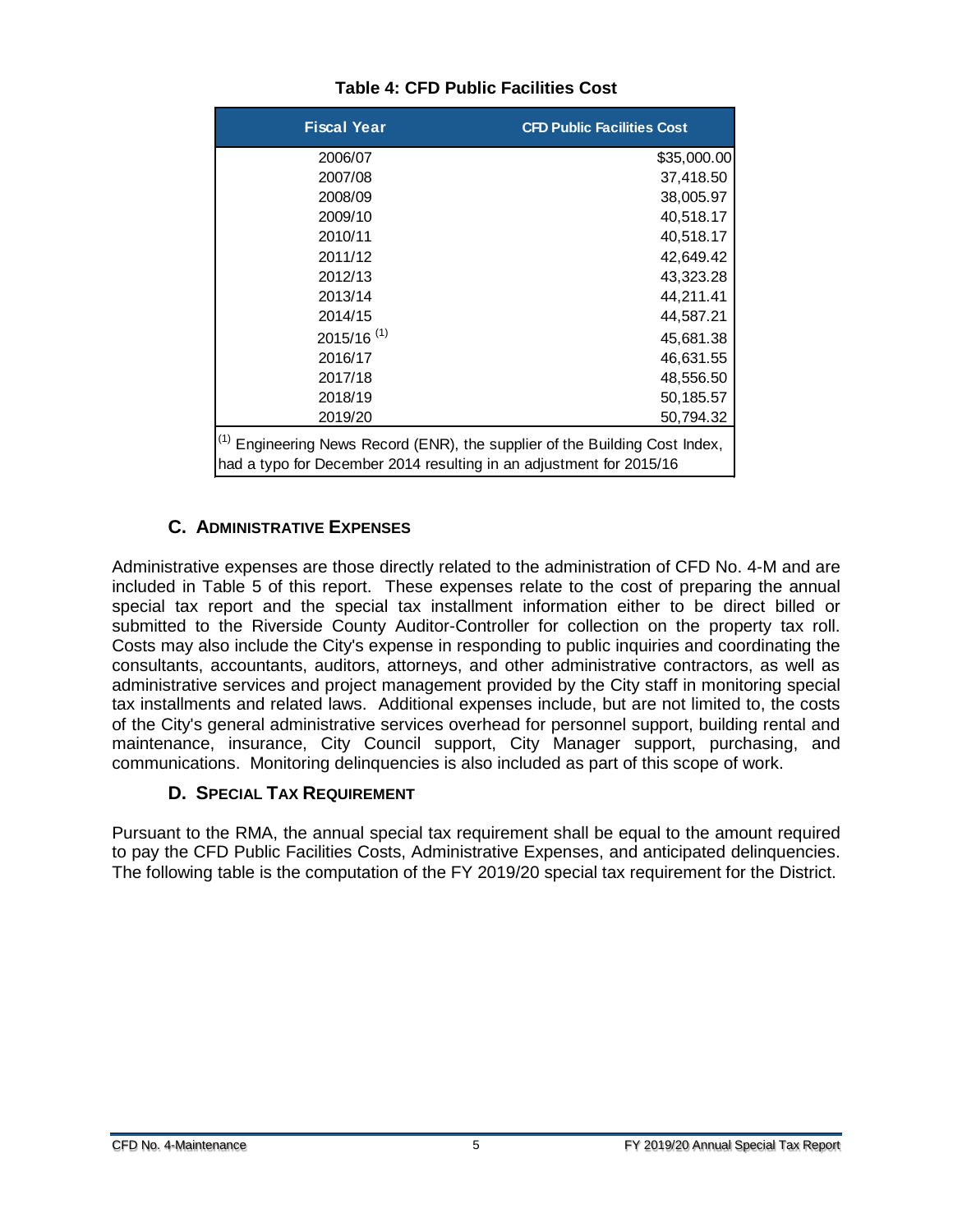#### **Table 5: Special Tax Requirement**

<span id="page-9-0"></span>

| <b>Gross Requirement</b>                                                        |              |
|---------------------------------------------------------------------------------|--------------|
| CFD Public Facilities Costs <sup>(1)</sup>                                      | \$26,300.00  |
| Administrative Expenses <sup>(1)</sup><br>Special Tax Report and Administration | 4,300.00     |
| <b>Stormwater Administration</b>                                                | 2,500.00     |
| <b>GF Cost Allocation</b>                                                       | 515.00       |
| <b>Other Professional Services</b>                                              | 0.00         |
| County Levy Fee                                                                 | 200.00       |
| Anticipated Delinquencies <sup>(2)</sup>                                        | 0.00         |
| <b>Total Gross Requirement</b>                                                  | \$33,815.00  |
| <b>Credits/Adjustments</b>                                                      |              |
| <b>Unassigned Reserves Credit/Interest Earnings</b>                             | $-$5,749.00$ |
| <b>Fund Balance Contribution</b>                                                |              |
| <b>Special Tax Requirement</b>                                                  | \$28,066.00  |
| $(1)$ Based on the FY 2019/20 proposed budget.<br>(2)                           |              |

 $(2)$  Per the RMA, CFD Administrator shall take into account the reasonably anticipated delinquent special taxes based on the delinquency rate for special taxes levied in the previous FY.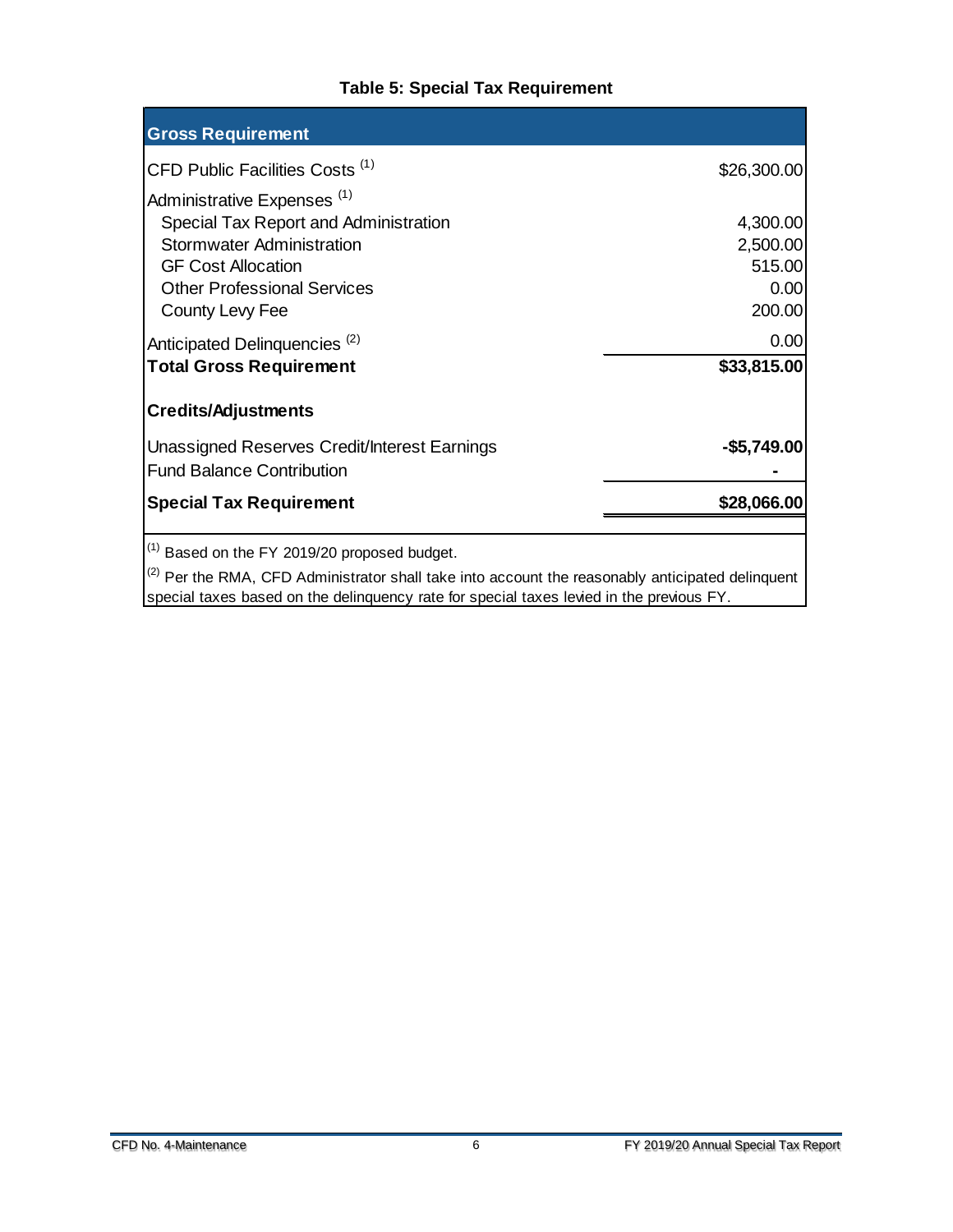# <span id="page-10-0"></span>**III.SPECIAL TAX CALCULATION**

#### <span id="page-10-1"></span>**A. METHOD OF SPECIAL TAX SPREAD**

The RMA, approved with Resolution No. 2005-97 at the time of District formation, places financial responsibility for annual maintenance of the Upstream Improvements on parcels within the boundaries of CFD No. 4-M. The special tax rate is determined based on the cost of maintaining the facilities, authorized services available, or other reasonable basis as determined by the legislative body of the District. The special tax is calculated per square foot of land area for a parcel. Pursuant to Article XIII A of the California Constitution, the special tax may not be apportioned on an ad valorem basis.

#### <span id="page-10-2"></span>**B. MAXIMUM SPECIAL TAX**

#### **i. DEVELOPED AND UNDEVELOPED PROPERTY**

<span id="page-10-3"></span>The maximum annual special tax rate for each parcel of developed and undeveloped property, as established by the RMA, was \$0.007370 per square foot of land area for FY 2006/07 and shall be increased each FY thereafter beginning in July 2007, by the Annual Construction Inflation Index, as referenced in Table 3. The following table lists the allowable increase in the maximum annual special tax rate per FY per square foot of land area for the District.

<span id="page-10-5"></span>

| <b>Fiscal Year</b>                                                                                                                                            | <b>Maximum Special Tax</b> |  |
|---------------------------------------------------------------------------------------------------------------------------------------------------------------|----------------------------|--|
|                                                                                                                                                               | per sq ft of land area     |  |
| 2006/07                                                                                                                                                       | \$0.007370                 |  |
| 2007/08                                                                                                                                                       | 0.007879                   |  |
| 2008/09                                                                                                                                                       | 0.008002                   |  |
| 2009/10                                                                                                                                                       | 0.008530                   |  |
| 2010/11                                                                                                                                                       | 0.008530                   |  |
| 2011/12                                                                                                                                                       | 0.008978                   |  |
| 2012/13                                                                                                                                                       | 0.009119                   |  |
| 2013/14                                                                                                                                                       | 0.009305                   |  |
| 2014/15                                                                                                                                                       | 0.009384                   |  |
| $2015/16$ <sup>(1)</sup>                                                                                                                                      | 0.009614                   |  |
| 2016/17                                                                                                                                                       | 0.009813                   |  |
| 2017/18                                                                                                                                                       | 0.010218                   |  |
| 2018/19                                                                                                                                                       | 0.010560                   |  |
| 2019/20                                                                                                                                                       | 0.010688                   |  |
| <sup>(1)</sup> Engineering News Record (ENR), the supplier of the Building Cost Index,<br>had a typo for December 2014 resulting in an adjustment for 2015/16 |                            |  |

#### **Table 6: Maximum Special Tax**

#### **ii. EXEMPTIONS**

<span id="page-10-4"></span>Exempt Property shall be classified as: (i) Assessor's Parcels owned by the State of California, Federal, or other local governments; (ii) Assessor's Parcels which are used as places of worship and are exempt from ad valorem property taxes because they are owned by a religious organization; (iii) Assessor's Parcels used exclusively by a homeowners association; (iv) Assessor's Parcels with public or utility easements making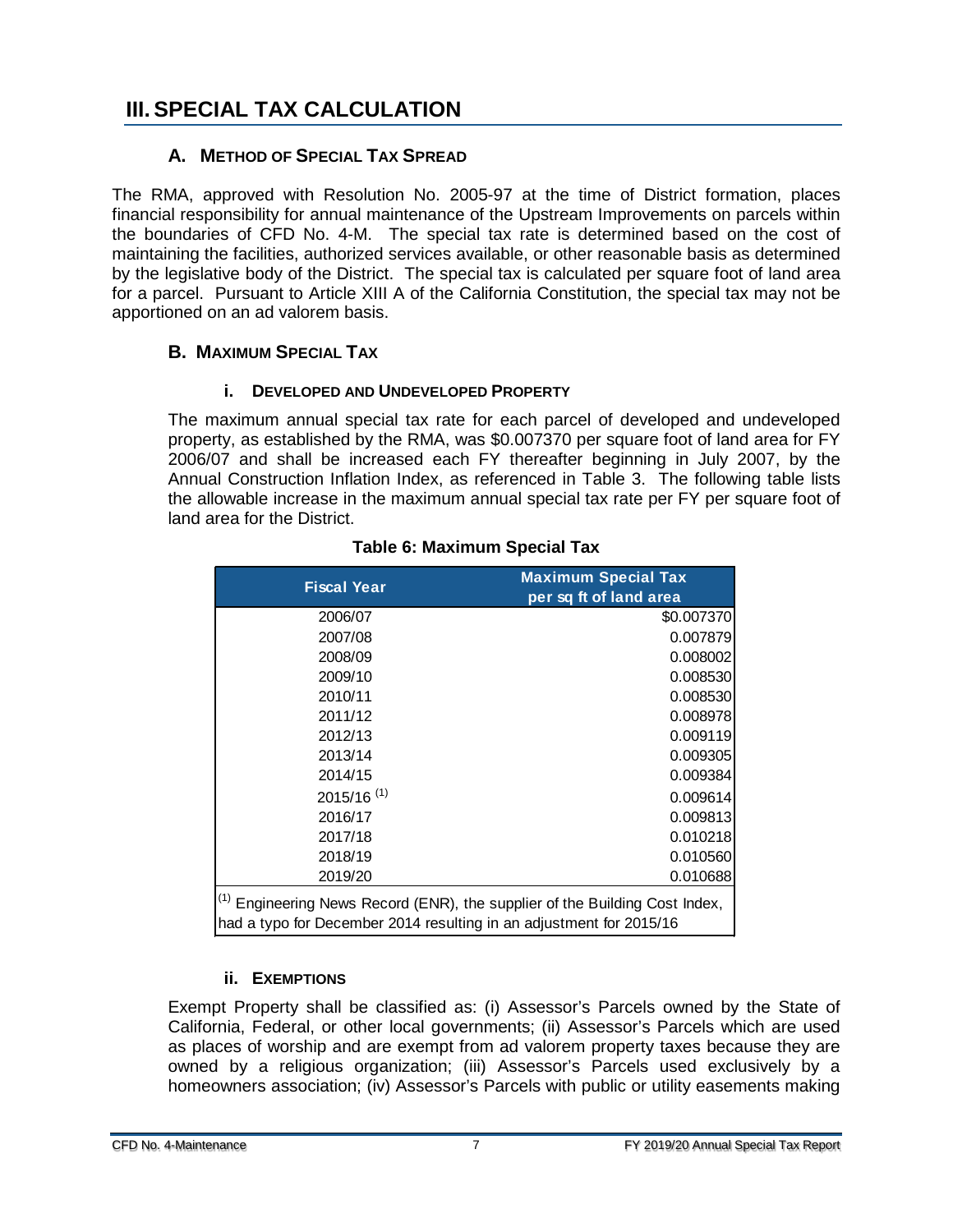impractical their utilization for other than the purposes set forth in the easement; and (v) any other Assessor's Parcels at the reasonable discretion of the City Council.

#### **iii. METHOD OF APPORTIONMENT**

<span id="page-11-0"></span>Commencing with FY 2006/07 and for each following FY, the legislative body shall levy the annual special tax until the amount of special taxes levied equals the annual special tax requirement. The annual special tax shall be levied each FY proportionately on each Assessor's Parcel of developed and undeveloped property up to 100% of the applicable maximum annual special tax.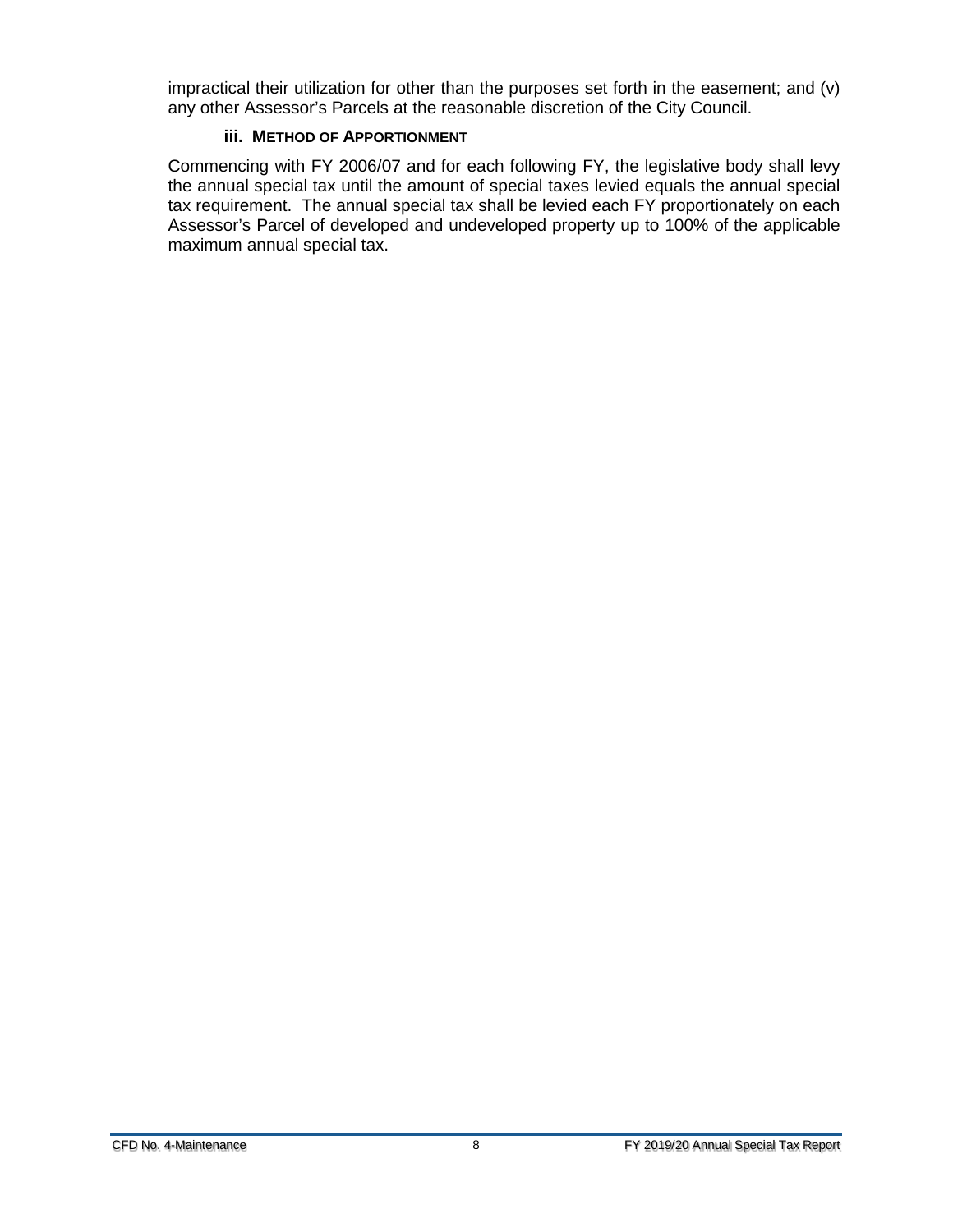## <span id="page-12-0"></span>**IV.SPECIAL TAX ALLOCATION (TAX ROLL)**

The special tax is allocated to taxable developed and undeveloped properties within the District. The following table provides the total amount of the proposed special tax levy per parcel for FY 2019/20.

<span id="page-12-2"></span>

| <b>Assessor's Parcel</b><br><b>Number</b> | <b>Property Owner</b>              | <b>Square Footage</b><br>of Land Area $(1)$ | <b>FY 2019/20 Maximum</b><br><b>Special Tax</b> | FY 2019/20 Applied<br><b>Special Tax</b> |
|-------------------------------------------|------------------------------------|---------------------------------------------|-------------------------------------------------|------------------------------------------|
| 297-170-004                               | <b>NOVO LAND</b>                   | 391.604 \$                                  | 4,185.46                                        | -S<br>1,887.20                           |
| 297-170-068                               | <b>WESTERN A WEST CA</b>           | 381,586                                     | 4,078.38                                        | 1,839.00                                 |
| 297-170-069                               | <b>WESTERN A WEST CA</b>           | 1,061,557                                   | 11,345.92                                       | 5,116.20                                 |
| 297-170-071 <sup>(2)</sup>                | UNITED STATES POSTAL SERVICE       | Exempt                                      | Exempt                                          | Exempt                                   |
| 297-170-072                               | <b>WESTERN A WEST CA</b>           | 255,697                                     | 2,732.89                                        | 1,232.20                                 |
| 297-170-073 (3)                           | <b>CENTERPOINTE BUSINESS PARK</b>  | Exempt                                      | Exempt                                          | Exempt                                   |
|                                           | <b>PROPOWNERS ASSN</b>             |                                             |                                                 |                                          |
| 297-170-074 (3)                           | <b>CENTERPOINTE BUSINESS PARK</b>  | Exempt                                      | Exempt                                          | Exempt                                   |
|                                           | <b>PROPOWNERS ASSN</b>             |                                             |                                                 |                                          |
| 297-170-078                               | <b>BRODIAEA INDUSTRICAL CENTER</b> | 292,288 \$                                  | $3,123.96$ \$                                   | 1,408.60                                 |
| 297-170-079 <sup>(2)</sup>                | UNITED STATES POSTAL SERVICE       | Exempt                                      | Exempt                                          | Exempt                                   |
| 297-170-086 <sup>(4)</sup>                | <b>IIT INLAND EMPIRE LOGISTICS</b> | 330,620                                     |                                                 |                                          |
|                                           | <b>CENTEROGISTICS CENTER</b>       |                                             |                                                 |                                          |
| 297-170-087                               | <b>WESTERN A WEST CA</b>           | 2,242,033                                   | 23,962.85                                       | 10,805.40                                |
| 297-170-088                               | <b>PROLOGIS USLV TRS CASUB</b>     | 394,654                                     | 4,218.05                                        | 1,902.00                                 |
| 297-170-089                               | <b>PROLOGIS USLV NEWCA7</b>        | 804,118                                     | 8,594.40                                        | 3,875.40                                 |
| <b>TOTAL</b>                              |                                    | 6,154,157                                   | \$<br>62,241.91                                 | \$<br>28,066.00                          |

#### **Table 7: Special Tax Levy**

 $(1)$  Excludes square footage of exempt parcels.

 $(2)$  Per the RMA, parcels owned by the State of California, Federal or other local governments are Exempt from the special tax.

 $(3)$  Per the RMA, lettered lots are exempt from the special tax calculation.

 $<sup>(4)</sup>$  The site runoff for this parcel does not drain into the constructed stormwater and detention basin improvements. As a result, the</sup> special tax is not applied to this parcel.

Source: Property Owner/Square Footage of Land Area—County of Riverside

#### **A. DELINQUENCIES**

<span id="page-12-1"></span>There have been no delinquencies in the District as of the date of this report. The District does not have a foreclosure covenant to collect delinquent special taxes. Any foreclosure proceedings will be through the normal tax sale process with the Riverside County Auditor-Controller/Tax Collector (historically, permissible after five-years of property tax delinquency).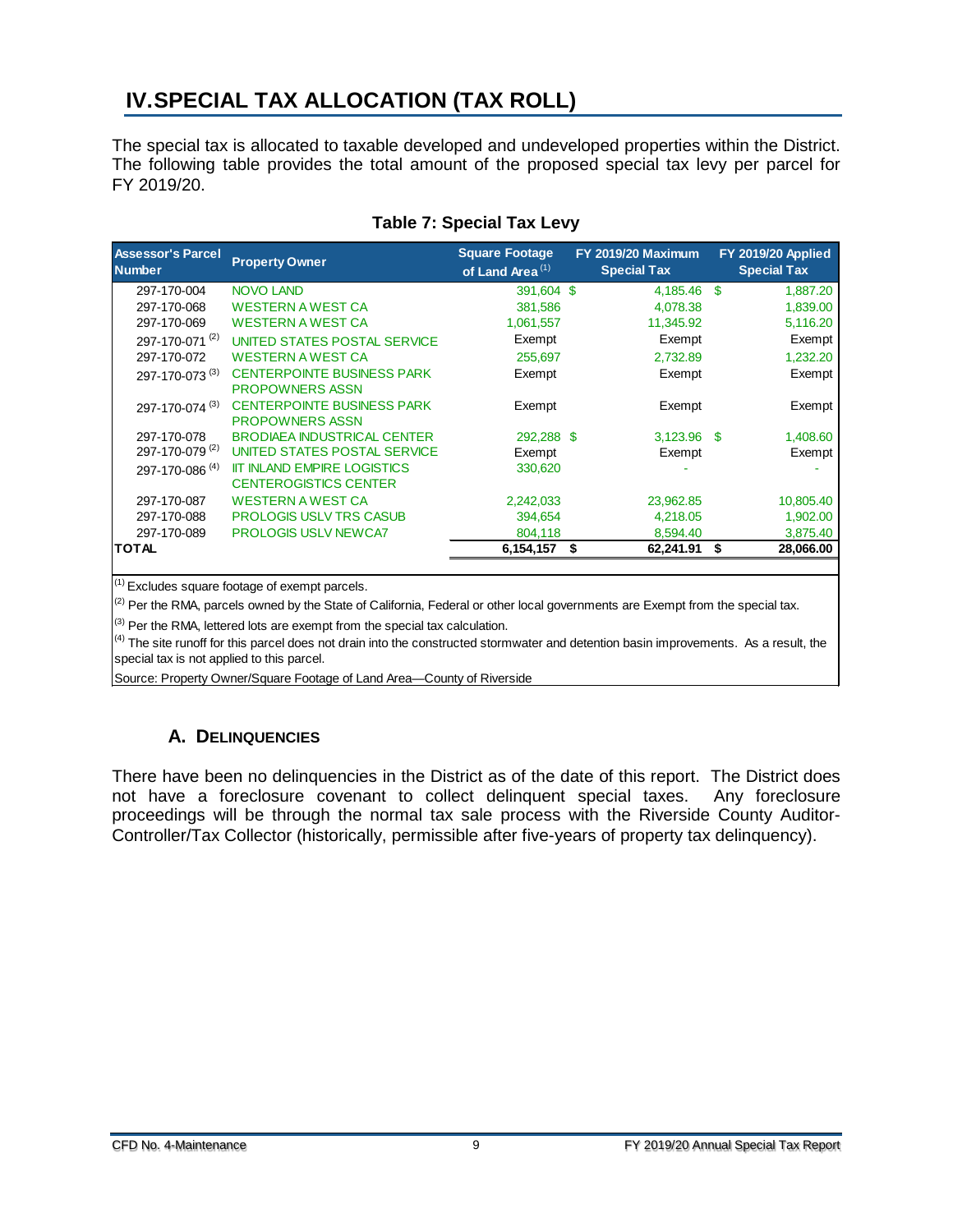<span id="page-13-0"></span>

| <b>FY</b>                                                                                                                                   | <b>Amount</b><br><b>Levied</b> | <b>Amount</b><br>Delinquent <sup>(1)</sup> | <b>Number of</b><br><b>Delinquent</b><br><b>Parcels</b> | <b>Percent</b><br><b>Delinquent</b> |
|---------------------------------------------------------------------------------------------------------------------------------------------|--------------------------------|--------------------------------------------|---------------------------------------------------------|-------------------------------------|
| 2006/07                                                                                                                                     | \$<br>17,500.00                | \$                                         |                                                         | 0.00%                               |
| 2007/08                                                                                                                                     | 35,000.00                      |                                            |                                                         | 0.00%                               |
| 2008/09                                                                                                                                     | 35,000.00                      |                                            |                                                         | 0.00%                               |
| 2009/10                                                                                                                                     |                                |                                            |                                                         | 0.00%                               |
| 2010/11                                                                                                                                     | 35,000.00                      |                                            |                                                         | 0.00%                               |
| 2011/12                                                                                                                                     | 39,388.48                      |                                            |                                                         | 0.00%                               |
| 2012/13                                                                                                                                     | 38,519.18                      |                                            |                                                         | 0.00%                               |
| 2013/14                                                                                                                                     | 35,675.16                      |                                            |                                                         | 0.00%                               |
| 2014/15                                                                                                                                     | 33,300.00                      |                                            |                                                         | 0.00%                               |
| 2015/16                                                                                                                                     | 33,978.00                      |                                            |                                                         | 0.00%                               |
| 2016/17                                                                                                                                     | 25,546.68                      |                                            |                                                         | 0.00%                               |
| 2017/18                                                                                                                                     | 25,362.60                      |                                            |                                                         | 0.00%                               |
| 2018/19                                                                                                                                     | 25,696.00                      |                                            |                                                         | $0.00\%$                            |
| <sup>(1)</sup> Amount delinquent per the Riverside County w ebsite<br>(https://ca-riverside-ttc.publicaccessnow.com/) as of March 13, 2019. |                                |                                            |                                                         |                                     |

#### **Table 8: Delinquencies**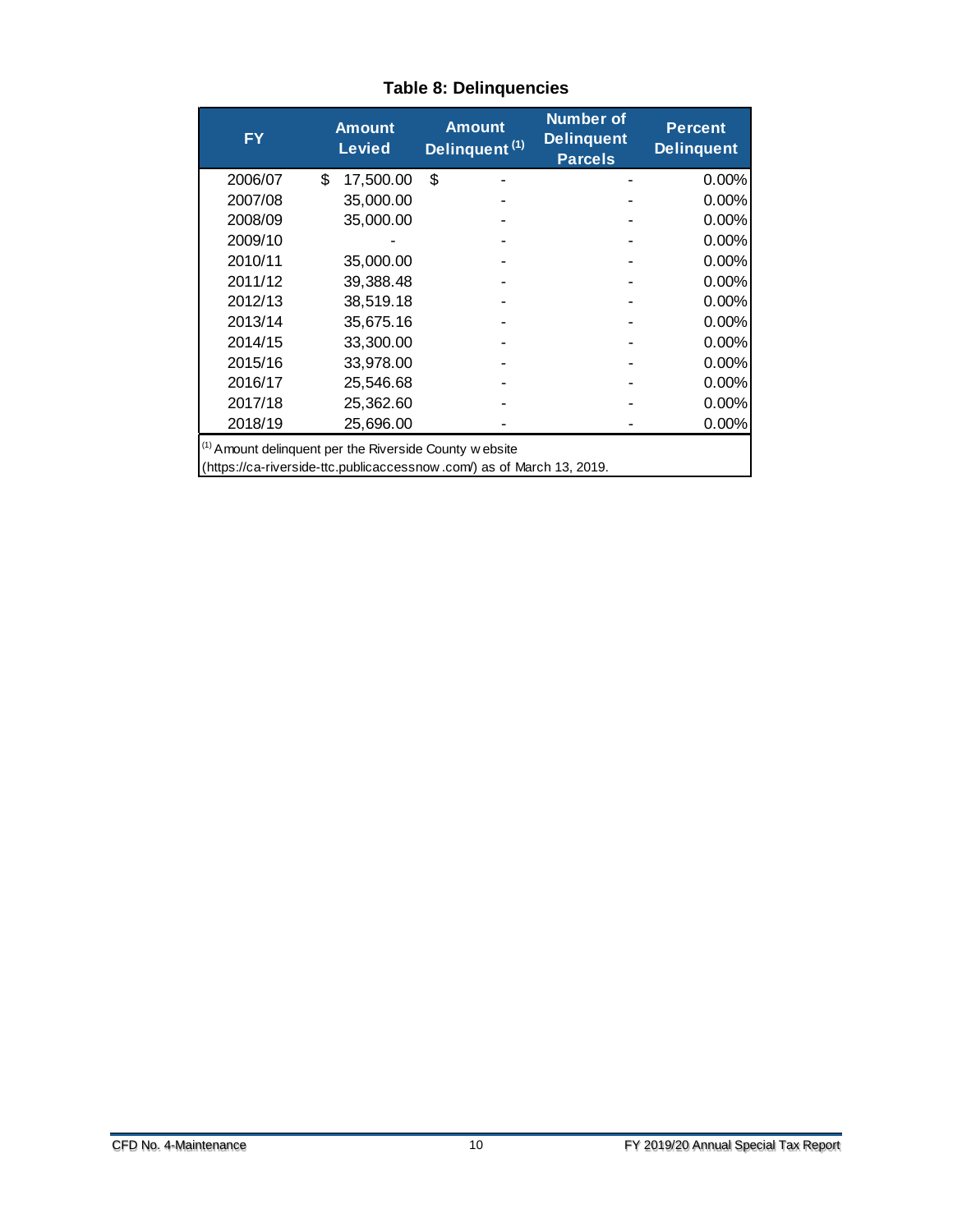#### **Appendix A: Maintenance Services**

In accordance with the maintenance agreement, the following Upstream Improvement Maintenance Tasks and Schedule, the City shall perform the operation and maintenance services shown below.

| <b>Upstream Improvement Maintenance Tasks and Schedule</b>                               |                |                                |                           |                           |                                                                    |                           |                   |                       |                                                 |
|------------------------------------------------------------------------------------------|----------------|--------------------------------|---------------------------|---------------------------|--------------------------------------------------------------------|---------------------------|-------------------|-----------------------|-------------------------------------------------|
| <b>Task</b>                                                                              | Access Road    | Detention Basin<br>Side Slopes | Detention Basin<br>Bottom | Detention Basin<br>Inlets | <b>Control Structures</b><br>Detention Basin<br>Outlet or Overflow | <b>Catch Basin Inlets</b> | Catch Basin Sumps | Storm Drain<br>System | <b>Schedule</b>                                 |
| Inspect for sediment<br>accumulation                                                     |                |                                | $\blacksquare$            | п                         | ■                                                                  | ■                         | П                 | п                     | Annually                                        |
| Remove sediment<br>accumulation                                                          |                |                                | $\blacksquare$            | п                         | п                                                                  |                           | П                 | ■                     | <b>Every 5-10</b><br>Years                      |
| Inspect for debris<br>(dead vegetation and<br>trash)                                     | ■              | ■                              | $\blacksquare$            | п                         | п                                                                  |                           | п                 | ■                     | Early spring,<br>fall and after<br>major storms |
| Clean debris                                                                             |                |                                | $\blacksquare$            | $\blacksquare$            | $\blacksquare$                                                     | $\blacksquare$            | $\blacksquare$    | $\blacksquare$        | As needed                                       |
| Inspect for erosion                                                                      | ■              | ■                              | $\blacksquare$            | п                         |                                                                    |                           |                   |                       | Early spring,<br>fall and after<br>major storms |
| Reestablish<br>permanent<br>vegetation                                                   |                | ■                              | ■                         |                           |                                                                    |                           |                   |                       | As needed                                       |
| Remove dead<br>vegetation                                                                |                |                                |                           | п                         | п                                                                  |                           |                   |                       | Annually - early<br>spring                      |
| Spray herbicide                                                                          |                |                                |                           | п                         | ■                                                                  |                           |                   |                       | Annually - early<br>spring                      |
| Apply pre-emergent                                                                       | $\blacksquare$ |                                |                           | $\blacksquare$            | $\blacksquare$                                                     |                           |                   |                       | Annually - fall                                 |
| Replace stone rip-<br>rap                                                                |                |                                |                           | п                         | ■                                                                  |                           |                   |                       | Every 3-5 years<br>as needed                    |
| Mowing                                                                                   |                |                                |                           |                           |                                                                    |                           |                   |                       | 0-2 times<br>annually                           |
| Inspect structural<br>elements during wet<br>weather and<br>compare to as-built<br>plans |                |                                |                           | $\blacksquare$            |                                                                    |                           |                   | ■                     | Annually                                        |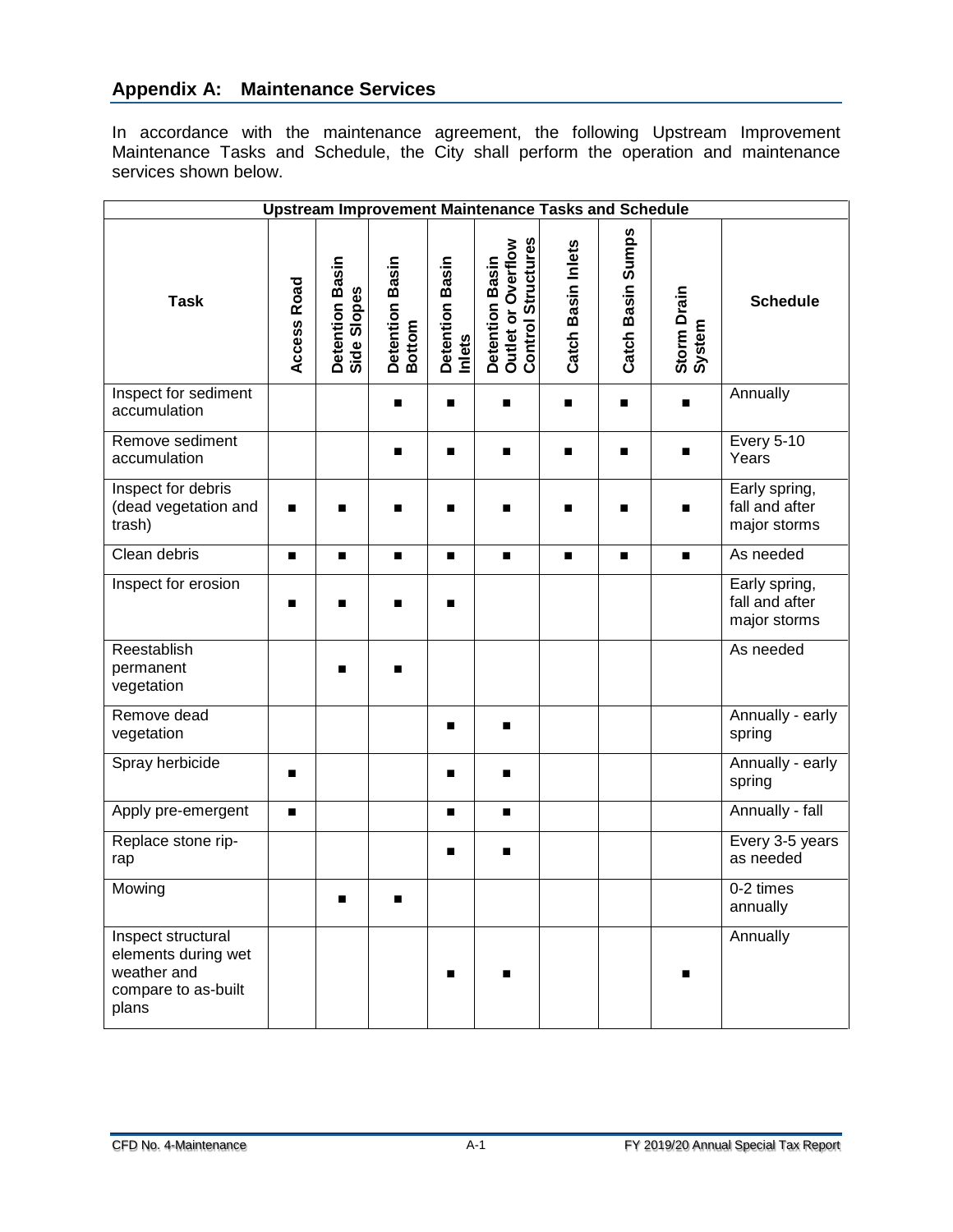| <b>Upstream Improvement Maintenance Tasks and Schedule</b>                                   |                |                                   |                                     |                           |                                                                                            |                              |                      |                       |                 |
|----------------------------------------------------------------------------------------------|----------------|-----------------------------------|-------------------------------------|---------------------------|--------------------------------------------------------------------------------------------|------------------------------|----------------------|-----------------------|-----------------|
| <b>Task</b>                                                                                  | Road<br>Access | Basin<br>Side Slopes<br>Detention | Basin<br>Detention<br><b>Bottom</b> | Detention Basin<br>Inlets | Structures<br>Overflow<br>Basin<br>Detention<br>ō<br>Control <sup>3</sup><br><b>Outlet</b> | <b>Basin Inlets</b><br>Catch | Sumps<br>Catch Basin | Storm Drain<br>System | <b>Schedule</b> |
| Make adjustments or<br>replacements as<br>determined by<br>annual wet weather<br>inspections |                |                                   | $\blacksquare$                      | п                         | ■                                                                                          |                              |                      | ■                     | As needed       |
| Keep records of all<br>inspections and<br>maintenance<br>activities                          | ■              |                                   | п                                   | п                         | ■                                                                                          | п                            |                      |                       | Annually        |
| Keep records of all<br>costs for inspections,<br>maintenance and<br>repairs                  | ■              |                                   | $\blacksquare$                      | п                         | ■                                                                                          | п                            |                      | ■                     | Annually        |

The City shall not perform or otherwise be responsible to implement any monitoring or mitigation compliance or certify to monitoring or mitigation compliance affecting the Upstream Improvements pursuant to (i) any conservation covenant or easement and (ii) any permits issued by the United States Army Corps of Engineers or other similar governmental regulatory agencies.

No other services by the City may be implied or inferred without amendment or modification to the agreement.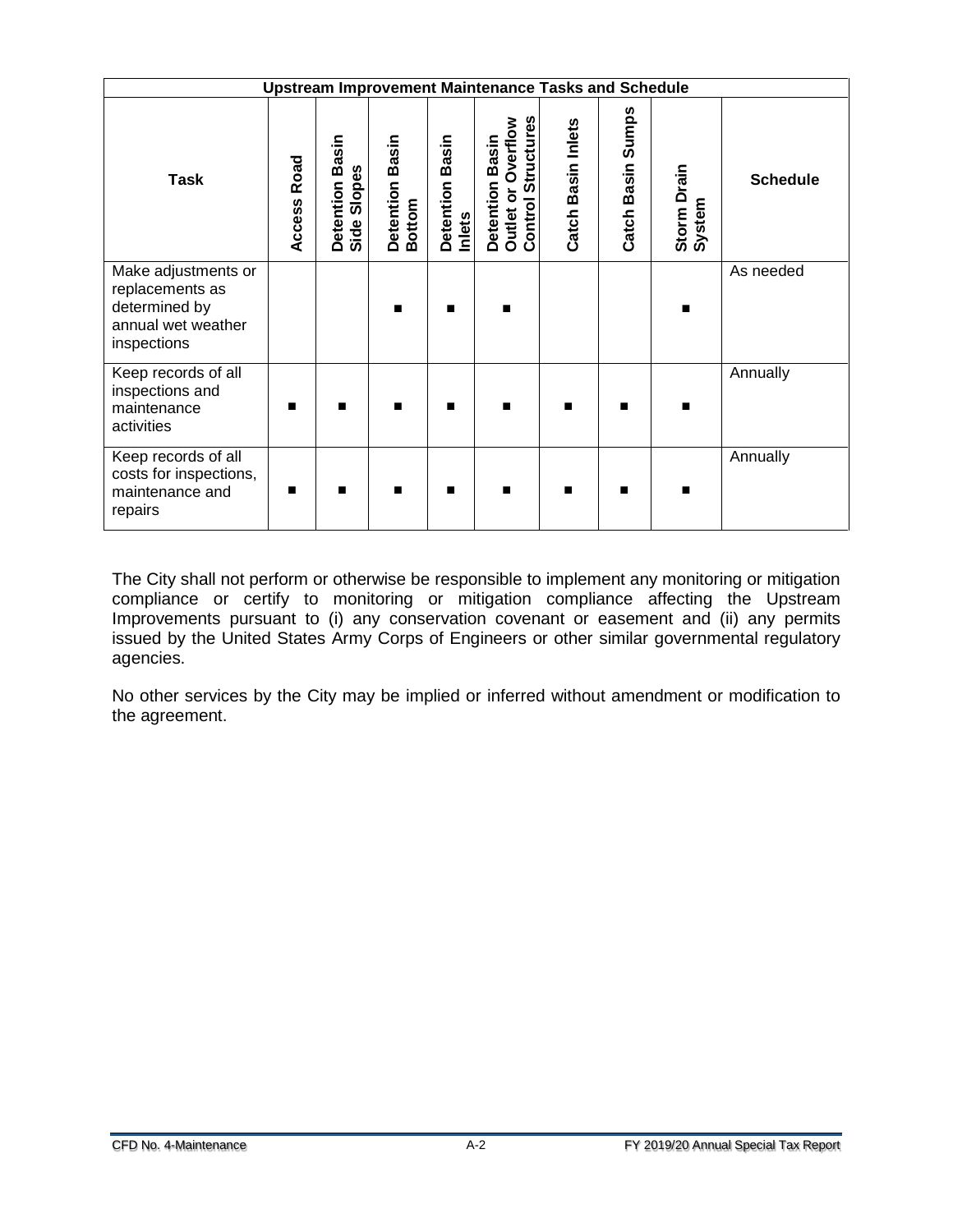<span id="page-16-0"></span>

**Map 1: CFD No. 4-M Boundary Map**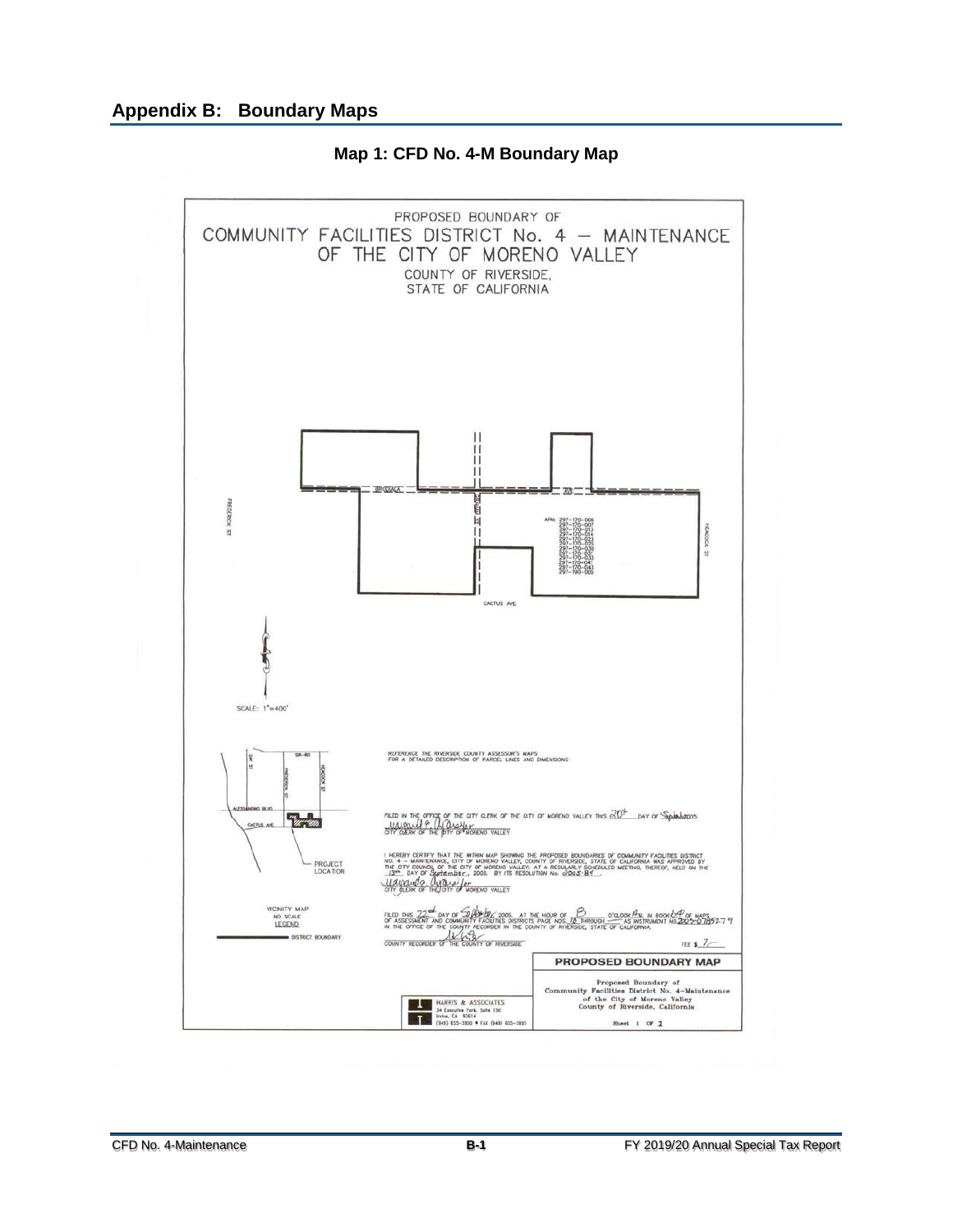<span id="page-17-0"></span>